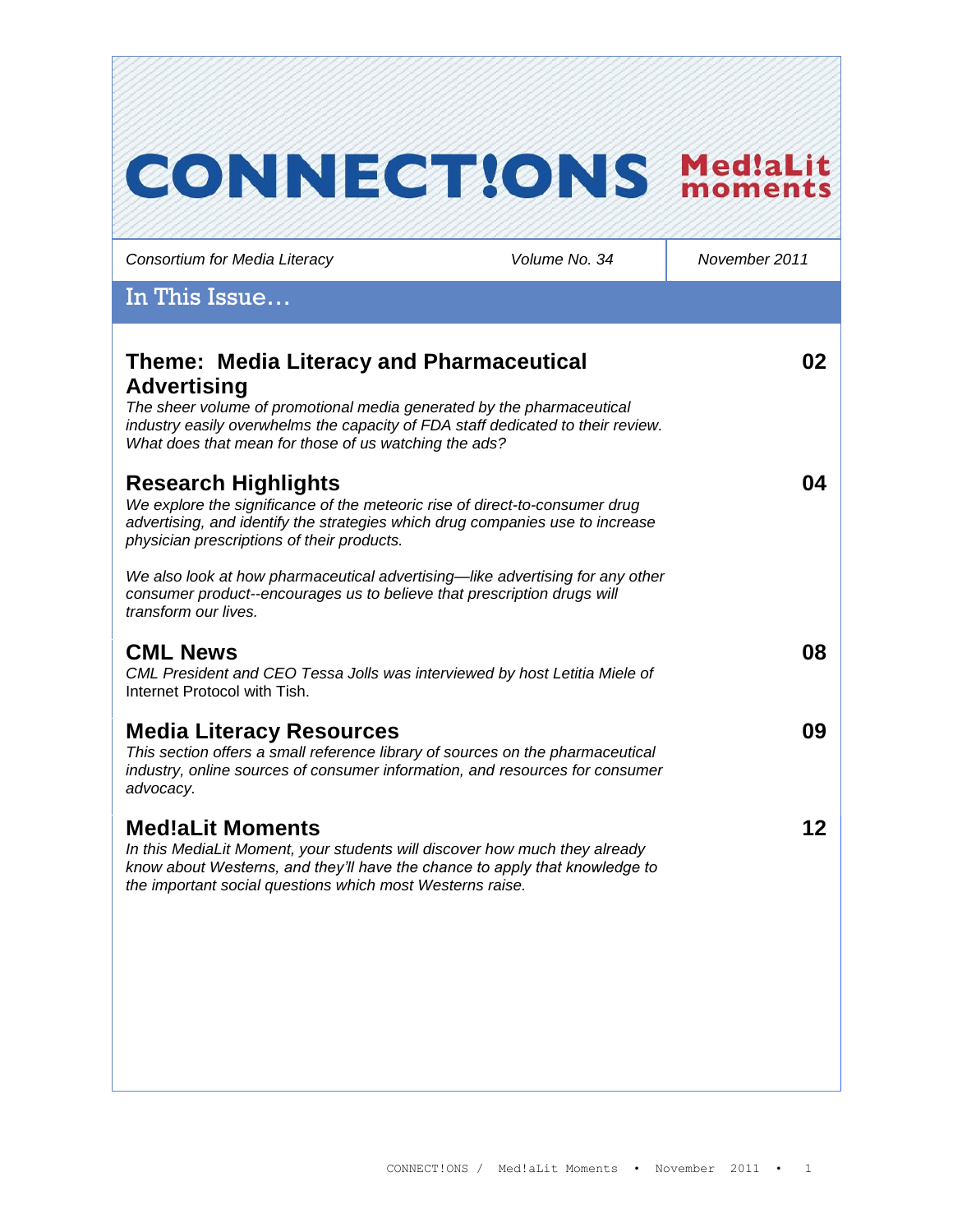# Theme: Media Literacy and Pharmaceutical Advertising

Prescription drugs are marketed today like blockbuster Hollywood films. According to a 2003 report by the Kaiser Family Foundation, 6 of the top 10 drugs promoted through direct-toconsumer advertising were among the top 20 drugs in dollar sales and in the number of prescriptions dispensed in 2000 ("Impact of Direct-to-Consumer Advertising on Prescription Drug Spending, p. 5).

Despite its public image as a "watchdog" agency, the federal Food and Drug Administration has relatively little power to correct any inflated claims pharmaceutical companies make for their most popular drugs. User fees from drug companies comprise more than half of the FDA"s funding for review of their products, and the great majority of those funds are used for evaluating and approving new drugs. Little remains for monitoring product marketing, and, typically, the FDA sends enforcement letters for misleading direct-to-consumer advertising months after an advertisement has been published or aired (Angell, *The Truth About the Drug Companies,* 208-210; Royne and Myers, "Recognizing Consumer Issues," 71-74). With so many advertisements escaping even the most basic review, media literacy and health literacy skills have become crucial for consumers who want to make reasoned decisions about prescription drugs.

Questions about the effects of "blockbuster" pharmaceutical marketing on the quality of our health care system have become more persistent over the last decade. Since 2000, several heavily promoted drugs were withdrawn from the market due to the adverse effects they caused, including Merck"s pain-relieving drug Vioxx, which was found to have caused heart attacks and other cardiovascular "events" in over 130,000 patients (Lurie, "DTC Advertising Harms Patients," p.445).

As Howard Brody and Donald Light observe in a March 2011 article in the *American Journal of Public Health,* when drugs have been found to be less effective or safe than originally thought, the pharmaceutical industry often characterizes those events as "unavoidable risks and bad luck." The authors make a rather pointed counter-argument to these claims: the benefit-toharm ratio of drugs tends to vary inversely with how aggressively the drugs are marketed ("The Inverse Benefit Law," p.399).

The inverse benefit argument is based on the need of pharmaceutical companies to expand the markets for their products. The authors argue that the greater chance for benefit from drug treatment is concentrated among those patients with the most severe symptoms or the highest level of risk for disease. At some evidence-based threshold, drug therapy is recommended for the disease or risk state. Because a small group of people is targeted (in comparison to the general population), the number of adverse reactions to the drug will be relatively low. Drug companies, however, have a disincentive to adhere to an evidence-based threshold. Instead, they will market their product to populations at low risk for a disease, and as the drugs are administered, the number of adverse reactions—which may include death—will increase.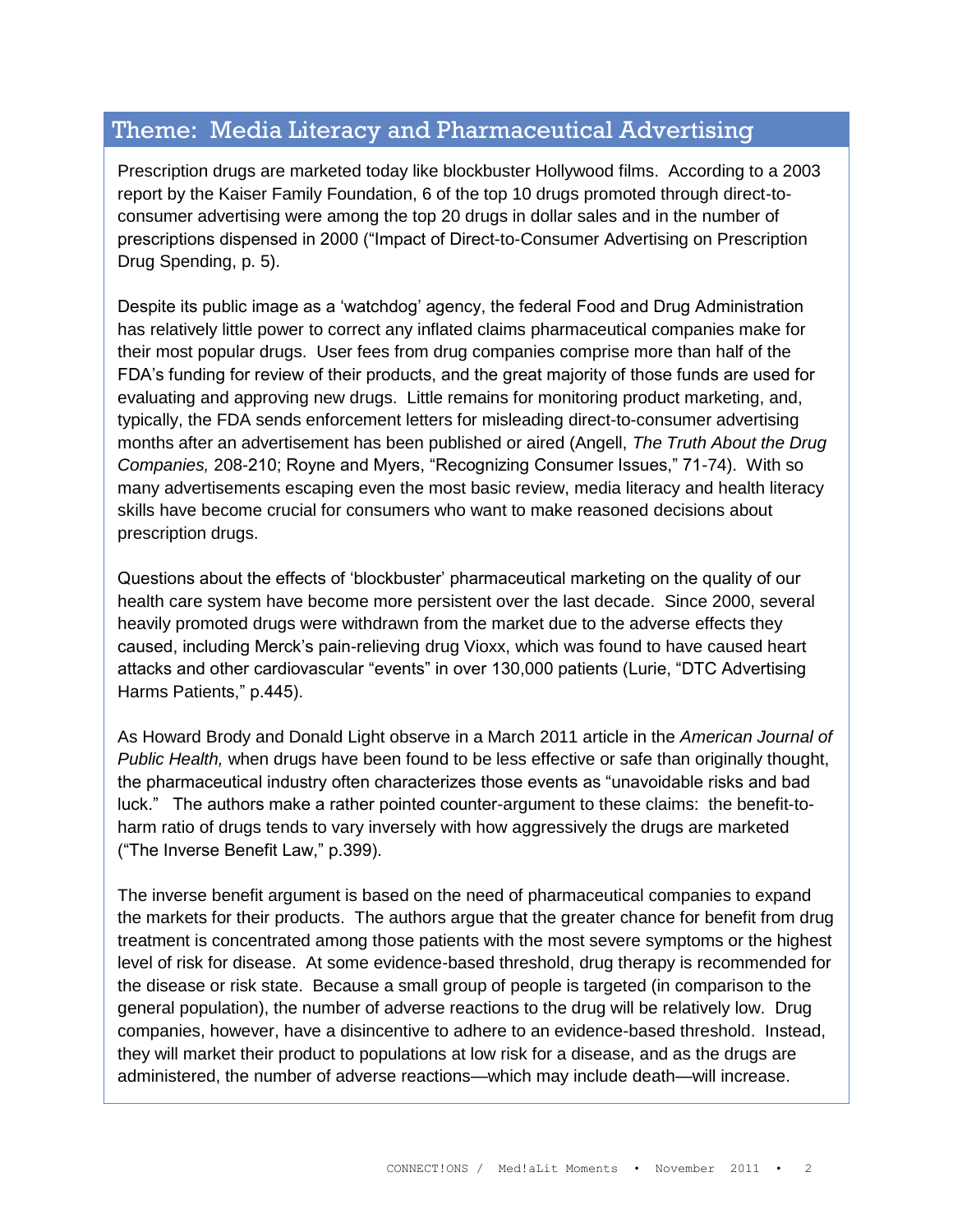This argument might appear to be a simple thought experiment, but the authors refer to articles from periodicals such as *Lancet* and the *Journal of the American Medical Association* which point to financial ties to the pharmaceutical industry among members of expert panels who issue the clinical guidelines which determine the threshold for treatment of conditions and diseases such as diabetes and high cholesterol. As the authors note, the threshold measures for diagnosis and treatment for both conditions have been steadily revised downward.

In this issue of *Connections,* we investigate the role which media originating from the pharmaceutical industry play in our health care system, as well as the role which this industry plays in our society as a whole. There is great educational potential in direct-to-consumer advertisements, yet most do not deliver the kind and quantity of information which audiences need to make health decisions. While it is not the fault of the pharmaceutical industry that we are swimming in a sea of information about the use of drugs for treatment of disease, it can be held responsible for lowering the quality and reliability of information typically accessed by both doctors and patients (Clinical guidelines are just one example). And while it is a valid question whether most of us believe we are too busy or under too much stress to address health challenges through changes in behavior, brand name drugs are consistently marketed and promoted not only as a treatment for disease, but as a legitimate lifestyle choice.

In our resources section, we also direct you to a small but reliable set of resources about pharmaceuticals and the pharmaceutical industry. And in the MediaLit Moment for this issue, your students will have the chance to identify the Western genre in film, in its many and sometimes fantastic expressions.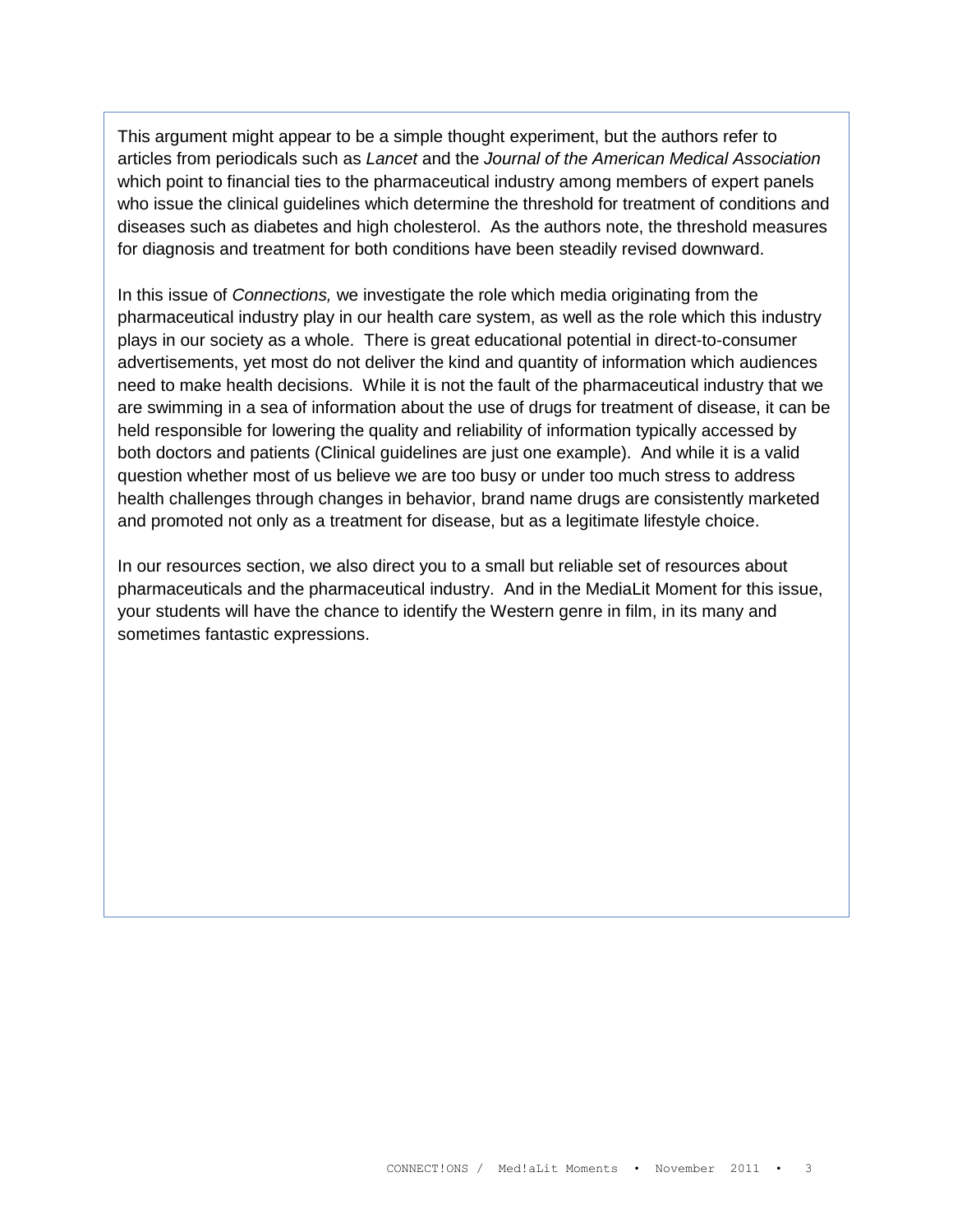# Research Highlights

## **The Quality of Information About Prescription Drugs**

In 1997, the federal Food and Drug Administration radically revised its standards for advertising of prescription drugs to consumers. Previously, all advertisements in all formats were required to publish a Brief Summary, which provided an often extensive review of the actions, indications (i.e., conditions drugs are intended to treat) and potential adverse effects of the drug advertised. With the new ruling, the FDA allowed direct-to-consumer (DTC) advertisements to refer consumers to websites, print advertisements or toll-free telephone numbers for the Brief Summary information.

Growth in DTC broadcast advertising since the change in policy has been explosive. In 2008, expenditures reached \$4.3 billion, and comprised one of the largest ad categories, second only to automobiles (*USA Today*, "Lawmakers Push to End Drug Ads Targeting Consumers," August 10, 2009). Most reports also show that DTC advertising is effective. For example, one 2002 analysis found that every \$1,000 in advertising for prescription antilipidemic drugs (to combat high cholesterol) yielded 41 new prescriptions for advertised drugs (as cited in Koch-Laking et al., "Does DTC Advertising Affect Physician Prescribing Habits?", p.650).

In its guidelines for DTC advertisements, the FDA tends to focus on the "fair balance" of statements of benefits and risk, and this is especially true of the relatively few enforcement actions it takes. Yet this emphasis leaves open a wide range of questions which ads would need to answer for consumers to decide whether they might be suitable candidates for drug treatment. Most give a general description of the condition and describe some of its symptoms. In a literature survey, Frosch et al. find that significantly fewer ads provide information on the prevalence of, risk factors for, or causes of the condition which the drug is supposed to treat. Moreover, only a minority of ads acknowledge any variations in product effectiveness, and fewer than one third of ads provide information about alternative treatments, including changes in behavior ("A Decade of Controversy," p.24).

With the Brief Summary restrictions removed, the benefits claimed for these products are often stated in ambiguous, emotional terms and elaborated through storytelling devices. Many television advertisements follow a familiar plot structure: a character is depicted who has lost the ability to participate in cherished everyday activities. With the help of the drug, the character is able to regain control, often to the welcome or approval of others around him (Frosch et. al, "Creating Demand for Prescription Drugs: A Content Analysis of Television Direct-to-Consumer Advertising"). Moreover, the ambiguity in such advertisements does not represent an unintentional oversight, but rather a conscious strategy for enhancing audience expectations regarding the effectiveness of the drug.

But surely consumers can rely on their physicians for reliable information on prescription drugs? Sadly, this is not always the case. Sales representatives, also known as "detailers," are often the first source of information for doctors regarding new pharmaceuticals. In 2004,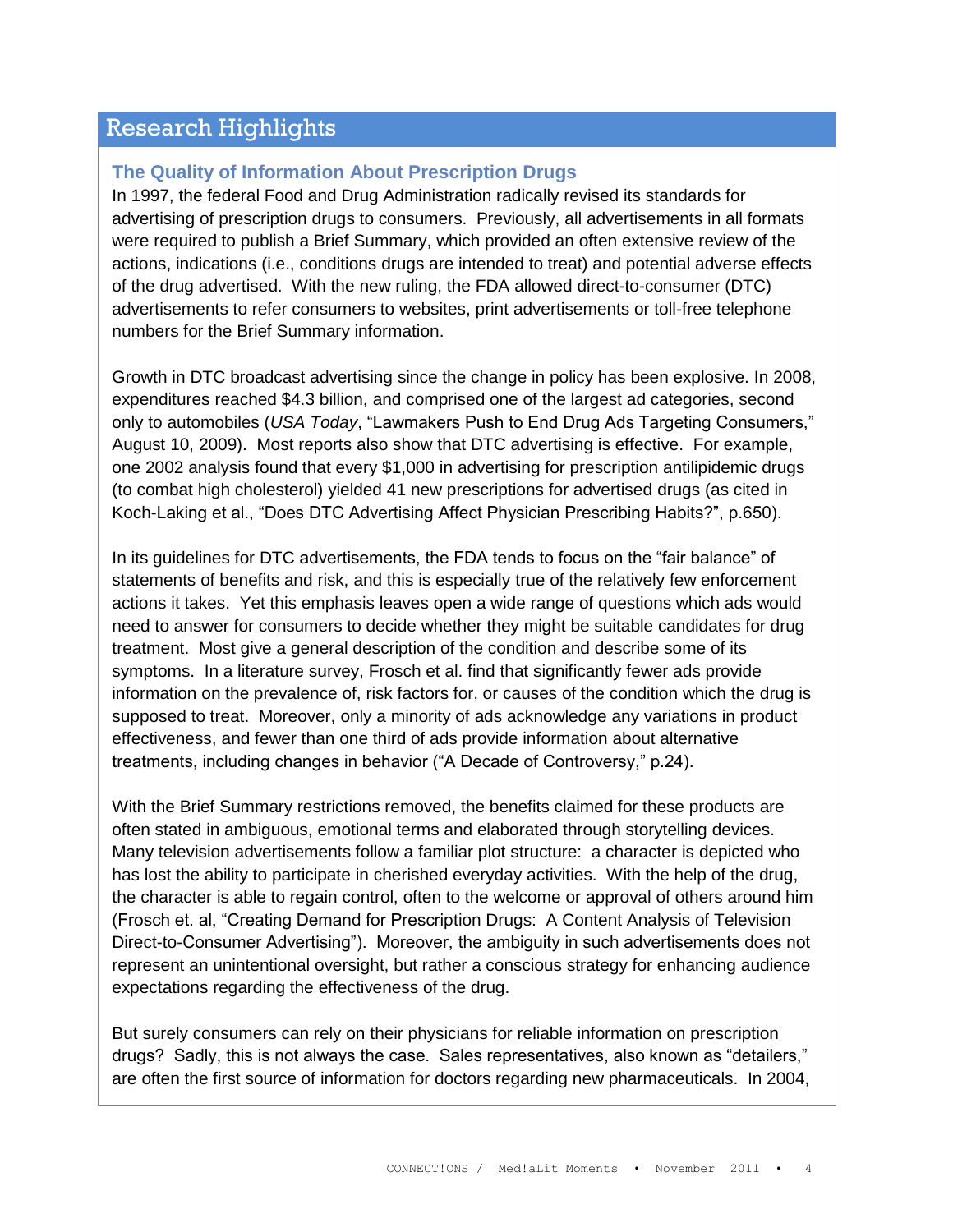the industry fielded over 100,000 sales representatives, roughly one for every six practicing physicians (Petersen, *Our Daily Meds*, p.8). In his 2004 book *Powerful Medicines*, Jerry Avorn, a professor at Harvard Medical School, recounts the results of a random sample study he conducted of primary-care physicians in the greater Boston area: fully a fifth of physicians reported that detailers were an important source of influence on their prescribing (p.294).

Over the last decade, attempts to influence physician prescriptions have reached far beyond the realm of detailing and free samples. Experts on medical school faculties, sought out by marketers as "key opinion leaders," are hired as consultants to write publications and give talks at medical meetings to promote brand name drugs. Annual consulting fees for their services can run in the hundreds of thousands of dollars. For physicians lower down in the chain of influence, companies often pay for post-graduate continuing education courses. A substantial number of "courses" are simply industry-sponsored symposia (Angell, *The Truth About Drug Companies,* chapter 8).

Readers may take heart that the Association of American Medical Colleges has drafted a detailed model conflict-of-interest policy which several major academic medical centers have begun to implement. But what can consumers do to raise standards of quality for information on prescription drugs? For readers versed in media literacy skills, you may want to practice both media and health literacy skills by critiquing sample ads. The article titled "A Decade of Controversy," mentioned above, includes a page of proposed content guidelines for prescription drug advertisements, many of which can be used for that purpose. Some sources of reliable consumer information are available, such as the National Institute for Health"s Medline Plus website, and the health section of the Consumer"s Union site (Please see our Resources section for more). To date, many proposals have been circulated for educating physicians and patients about pharmaceuticals (e.g., forging partnerships between medical and pharmacy schools), but few seem to have generated key legislation or new brick-and-mortar institutions. At this point in time, your active participation as a citizen may be of the greatest value, and you may wish to visit our resources section to find listings of reform organizations which can provide you with information on new initiatives in the field.

## **Blurring the Line Between Dissatisfaction and Disease**

Pre-Menstrual Dysphoric Disorder is one of those conditions which brings the ironies of advertising a disease into sharp relief. PMDD was added to the Diagnostic and Statistical Manual of Mental Disorders (DSM) in 1987 to separate normal pre-menstrual tensions from a severe form of mood disturbance which could be disabling for some women and warrant treatment. But so little was known about its causes or even its treatment that it was also listed in the appendix as a tentative unofficial condition requiring further research. In 1998, Eli Lilly gathered a "roundtable" of experts who were able to convince FDA representatives in attendance that the company"s anti-depressant drug Prozac could be a viable treatment for PMDD, and the drug was approved for that purpose the following year. Months after approval, Lilly aired a television ad which featured a woman attempting—with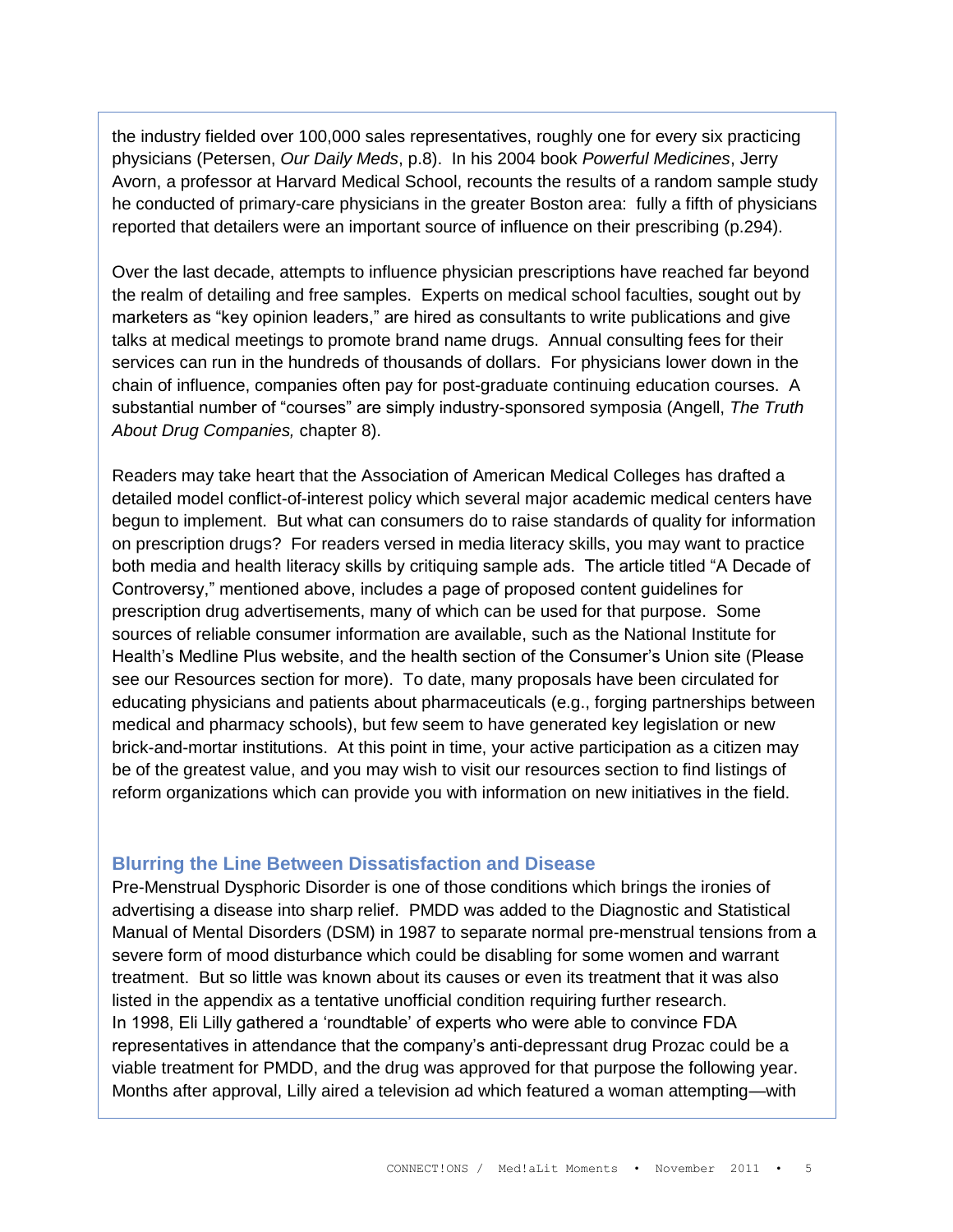increasing exasperation—to disentangle a shopping cart from an interlocked row, followed by the voiceover: "Think it"s PMS? It could be PMDD." In a single stroke, Lilly condensed a decade of debate into a single image which blurred the line between disease and everyday experience (Moynihan and Cassels, *Selling Sickness*, chapter 6).

Lilly"s ad is hardly unique, however. In terms of structure and theme, most DTC television advertising of drugs jumps between disease and normal functioning. Even if the drug is intended to help patients with a condition as serious as diabetes, the ad is likely to bypass realistic discussion of the drug as a therapy for the condition, and instead show characters regaining the ability to take part in pleasurable everyday activities. The implicit message is that the drug will improve one"s life.

In one chapter of her 2008 book *Our Daily Meds*, Melody Petersen, a reporter for the *New York Times*, visits her home state of Iowa to discover that many of her fellow citizens appear to have received the message that prescription medications can be used for the purpose of self-improvement, if not self-transformation. Particularly striking is her portrait of Patrick Hurley. At 42, distraught after an affair and a divorce, Hurley was diagnosed with adult ADHD. With just one sample of Ritalin, Hurley says, almost every troubling experience from his past made sense in his mind. Now in his early fifties, Hurley has become an informal coach for those with the disorder. At the time of the interview, Hurley"s "clients" included a lawyer, a nurse with a PhD, and three engineers from Rockwell Collins, a military contractor in Cedar Rapids.

Hurley argues that some of the "greatest minds" may have had ADHD, and seems to believe that medication can unmask the latent genius within. Petersen notes that Hurley"s theory is reflected in drug advertising as well. "Does living up to your potential feel like a game that never goes your way?" asks one 2005 ad on a website promoting Strattera, Eli Lilly"s attention deficit disorder drug. The ad featured a bespectacled man, somewhere between ages twenty and thirty, who vaguely resembled Bill Gates. The tag line: "Focus on the possible" (p.82).

Petersen's book suggests there is no real epidemic of ADHD in the United States. Rather, more Americans are demanding the drugs which treat it. In their book *Selling Sickness*, Ray Moynihan and Alan Cassels cite a 2003 *Reuters Business Insight* report which forecasts the greatest growth in the pharmaceutical industry in sales of "lifestyle drugs." At one point the report waxes prophetic: "The medicalization of many natural processes is creating markets for. . .drugs for those who want to "optimize quality of life"" (p. 179). This is one area in which the pharmaceutical industry clearly distorts the priorities of our health care system. By marketing more and more to the "unhappy healthy," pharmaceutical companies trivialize the needs and experiences of patient populations who are most likely to benefit most from drug treatment—including the children and adults who need treatment for severe symptoms of ADHD.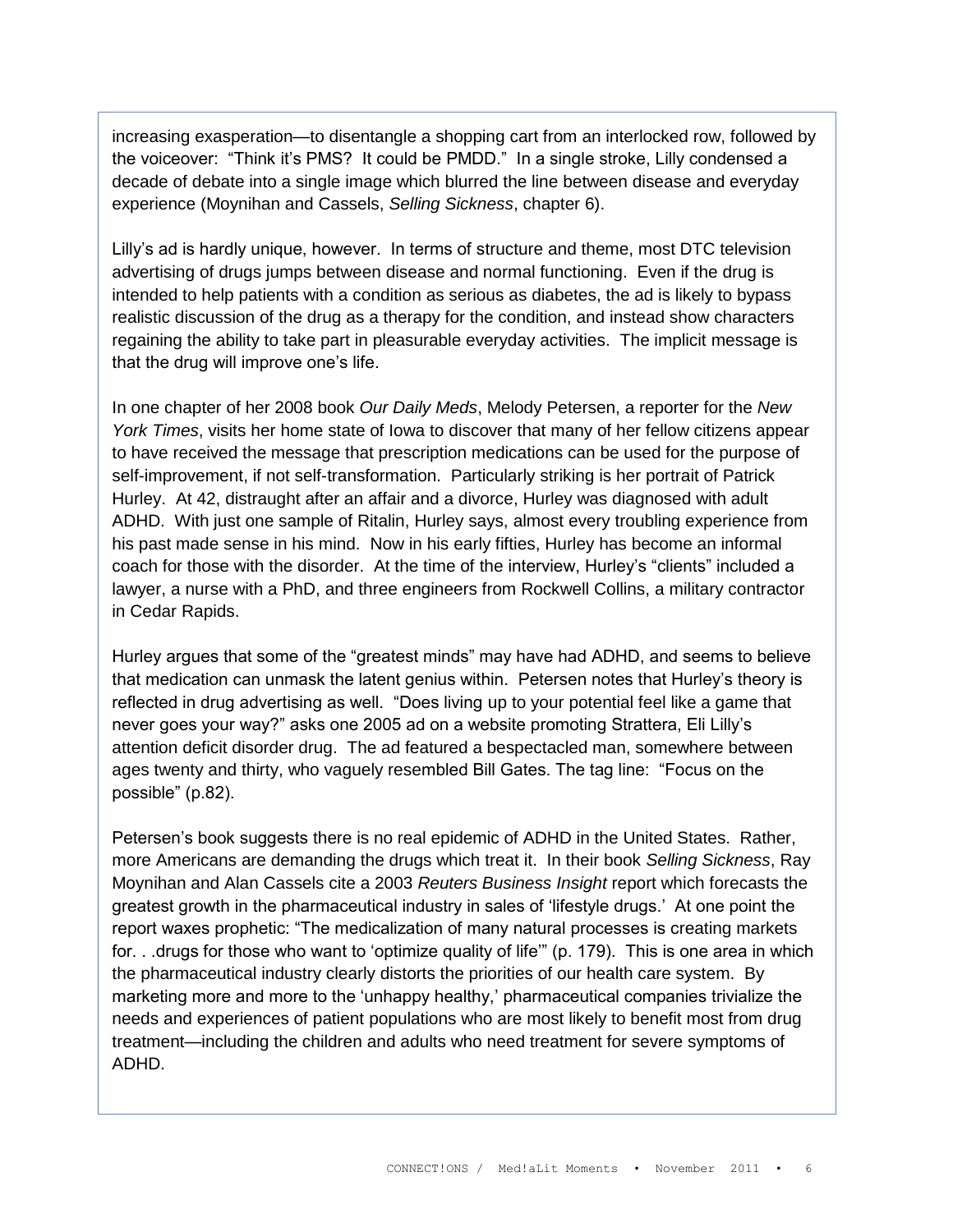By now, Americans seem to have already grown accustomed to the use and promotion of prescription drugs as a lifestyle choice, and nowhere is this more evident than in the marketing and prescription of drugs for erectile dysfunction. Viagra, for example, was intended for men suffering from impotence, and was initially marketed to older patients. But according to figures released in 2003 by Pfizer, 10 percent of the 16 million prescriptions written for Viagra since its introduction in 1998 had been for men under 39 (St. John, "In an Oversexed Age, More Guys Take a Pill," *New York Times*, December 14, 2003)

In the same *New York Times* article, a Pfizer spokeswoman denied that the company intended to promote the drug to younger men. But consider the following television advertisement produced four years later: a group of healthy-looking 40-something men are jamming together in a roadside bar. The song they"re performing sounds familiar—the melody line is from Elvis Presley's "Viva Las Vegas!" But something seems a little out of place when one man belts out, "Cant" wait to go home." The final line in the song? "Viva Viagra!" (Paoletta, "What Would Elvis Think?," *Billboard Magazine*, August 18, 2007).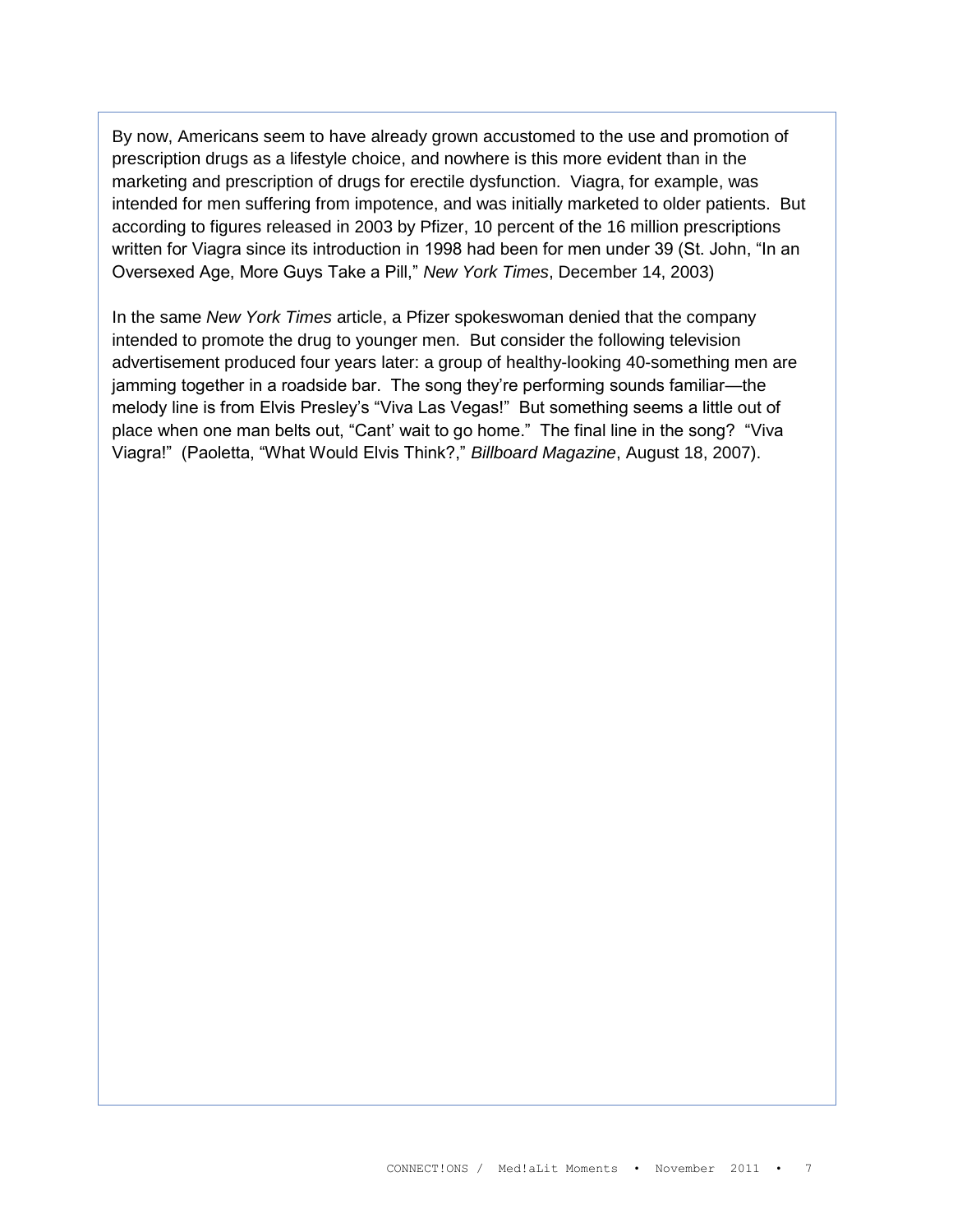# CML News

| <b>Internet Protocol with Tish</b> |  |  |
|------------------------------------|--|--|
|------------------------------------|--|--|

**[http://www.YouTube.com/IPTish](http://www.youtube.com/IPTish)**

**CONSORTIUM** for **MEDIA LITERACY** 

**Uniting for Development** 

*Internet Protocol withTish*, hosted by Letitia Miele, provides interviews and information on using the internet wisely. CML President Tessa Jolls was a recent guest on the show titled *Parental Controls*. Find the YouTube video posted [here.](http://www.youtube.com/IPTish)

#### **About Us…**

The Consortium for Media Literacy addresses the role of global media through the advocacy, research and design of media literacy education for youth, educators and parents.

The Consortium focuses on K-12 grade youth and their parents and communities. The research efforts include nutrition and health education, body image/sexuality, safety and responsibility in media by consumers and creators of products. The Consortium is building a body of research, interventions and communication that demonstrate scientifically that media literacy is an effective intervention strategy in addressing critical issues for youth.

[www.consortiumformedialiteracy.org](http://www.consortiumformedialiteracy.org/)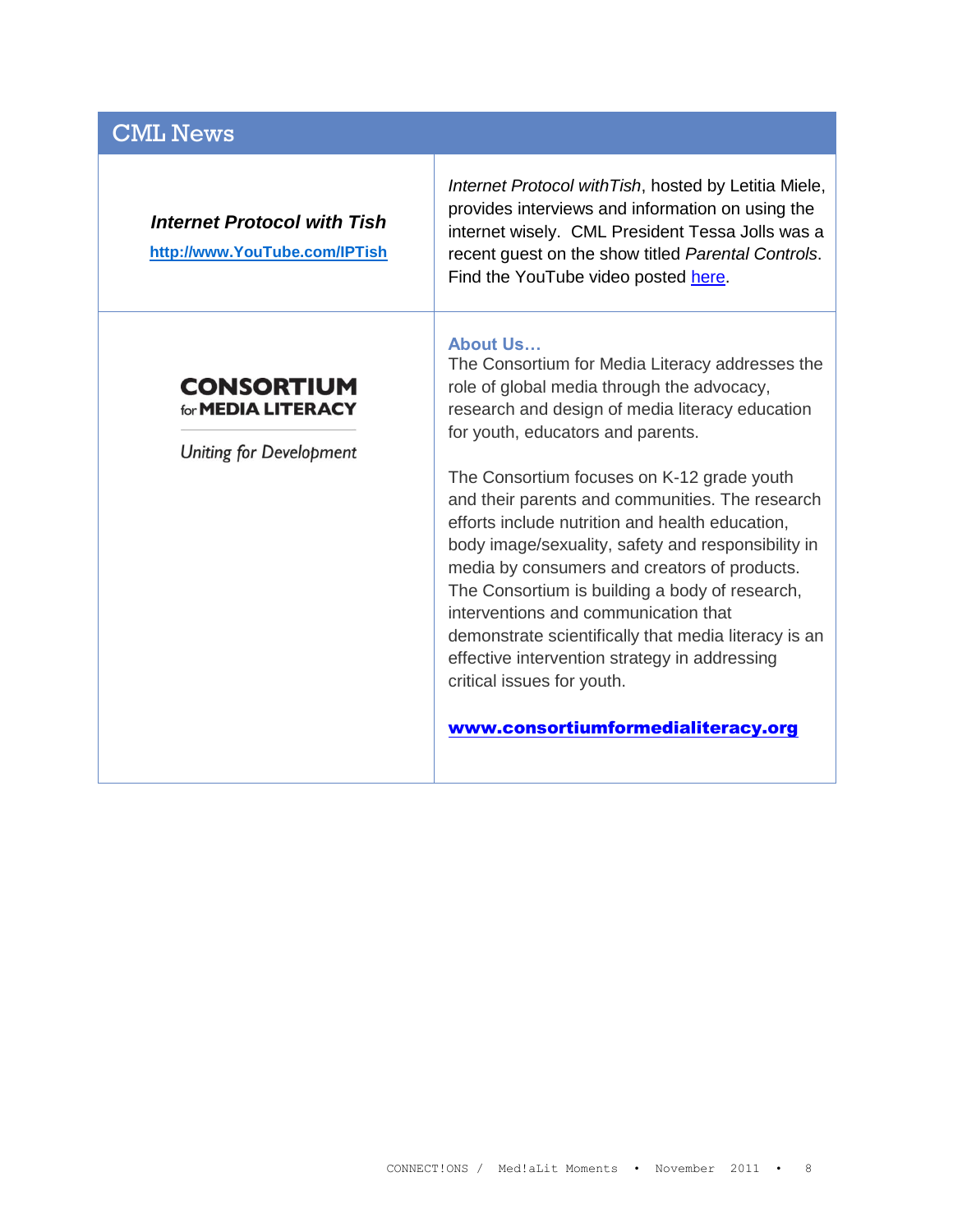# Resources for Media Literacy

**Teaching Tip:** Create a list of online resources for yourself and the parents of your students. Start by watching the YouTube included in CML News this month. We believe a team approach of teachers, students, and parents is important to media literacy learning.

## **Resources: Media Literacy and the Pharmaceutical Industry**

References cited in this issue:

## Books

Angell, Marcia, M.D. *The Truth About the Drug Companies: How They Deceive Us And What to Do About It.* New York: Random House, 2004.

Avorn, Jerry, M.D. *Powerful Medicines: The Benefits, Risks, and Costs of Prescription Drugs*. New York: Alfred Knopf, 2004.

Moynihan, Ray, and Alan Cassels. *Selling Sickness: How the World's Biggest Pharmaceutical Companies Are Turning Us Into Patients.* New York: Nation Books, 2005.

Petersen, Melody. *Our Daily Meds: How the Pharmaceutical Companies Transformed Themselves into Slick Marketing Machines and Hooked the Nation on Prescription Drugs.* New York: Sarah Crichton Books, 2008.

#### Articles

- Bell, Robert A., et al. "Direct-to-Consumer Prescription Drug Advertising and the Public." *Journal of General Internal Medicine* 14.11 (1999): 651-657.
- Brody, Howard, M.D., and Donald W. Light, PhD. "The Inverse Benefit Law: How Drug Marketing Undermines Patient Safety and Public Health." *American Journal of Public Health* 101.3 (2011): 399-404.
- Frosch, Dominick L, et al. "Creating Demand for Prescription Drugs: A Content Analysis of Television Direct-to-Consumer Advertising." *Annals of Family Medicine* 5.1 (2007): 6-13.
- Frosch, Dominick L, et al. "A Decade of Controversy: Balancing Policy with Evidence in the Regulation of Prescription Drug Advertising." *American Journal of Public Health.*  100.1 (2010): 24-32.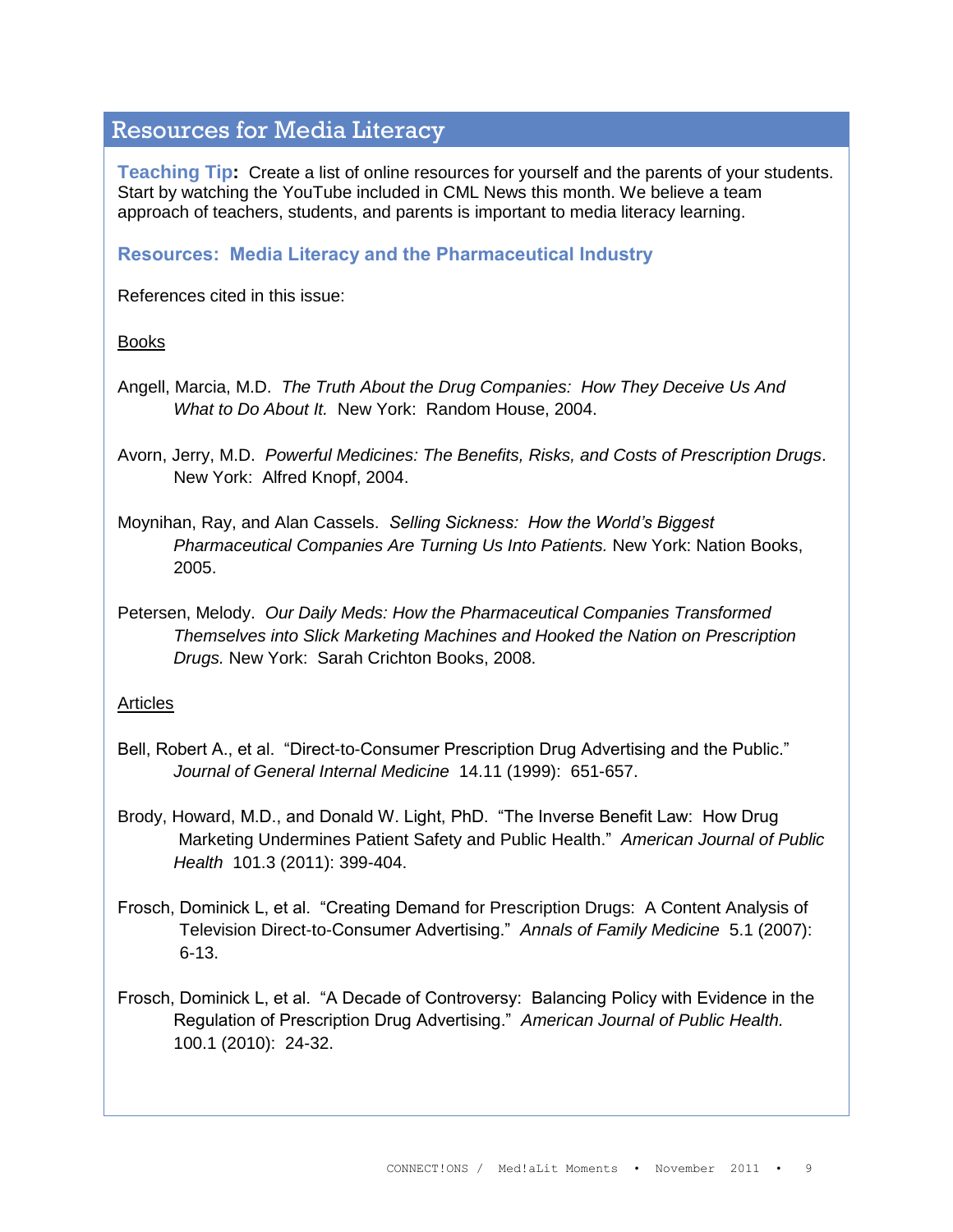Kaiser Family Foundation. Report, "Impact of Direct-to-Consumer Advertising on Prescription Drug Spending." June 2003.

Koch-Laking, Amber, Michael K. Park, and Elizabeth Tweed. "Does DTC Advertising Affect Physician Prescribing Habits?" *Journal of Family Practice*. 59.11 (2010): 649-650.

Lurie, Peter. "DTC Advertising Harms Patients and Should Be Tightly Regulated." *Journal of Law, Medicine and Ethics*. 37.3 (2009): 444-450.

Paoletta, Michael. "What Would Elvis Think?" *Billboard Magazine*. 18 August 2007: 17.

Royne, Marla B., and Susan D. Myers. "Recognizing Consumer Issues in DTC Pharmaceutical Advertising." *Journal of Consumer Affairs* 42.1 (2008): 60-80.

St. John, Warren. "In an Oversexed Age, More Guys Take a Pill." *New York Times*. 14 December 2003. [<www.nytimes.com>](http://www.nytimes.com/)

*USA Today*, "Lawmakers Push to End Drug Ads Targeting Consumers." 10 August 2009. [<www.ebscohost.com/public/masterfile-premier>](http://www.ebscohost.com/public/masterfile-premier)

## Recommended Articles

Groopman, Jerome, and Pamela Hartzband. "Designing a Smarter Patient." *Wall Street Journal* 24 September 2011. [<www.wsj.com>](http://www.wsj.com/)

Good exercise in health literacy regarding the benefits of drug treatment and the risk of disease.

Greene, Jeremy A., and David Herzberg. "Hidden in Plain Sight: Marketing Prescription Drugs To Consumers in the Twentieth Century." *American Journal of Public Health* 100.5:792-803.

Discusses the evolution of drug advertising from the 1906 passage of the Pure Food and Drug Act to the present.

Willman, David. "How a New Policy Led to Seven Deadly Drugs." *Los Angeles Times* 20 December 2000. [<www.latimes.com>](http://www.latimes.com/)

Pulitzer prize-winning story on the consequences of policy shifts at the FDA towards an expedited drug approval process.

*Pro Publica*, "Dollars for Doctors" series, [www.propublica.org](http://www.propublica.org/)

Citizen journalists at Pro Publica have sifted through the public court documents of seven major pharmaceutical firms to compile a database of payments made to physicians, and have written a number of informative articles based on the data. Some academic medical centers have also been utilizing the database to help enforce conflict-of-interest policies.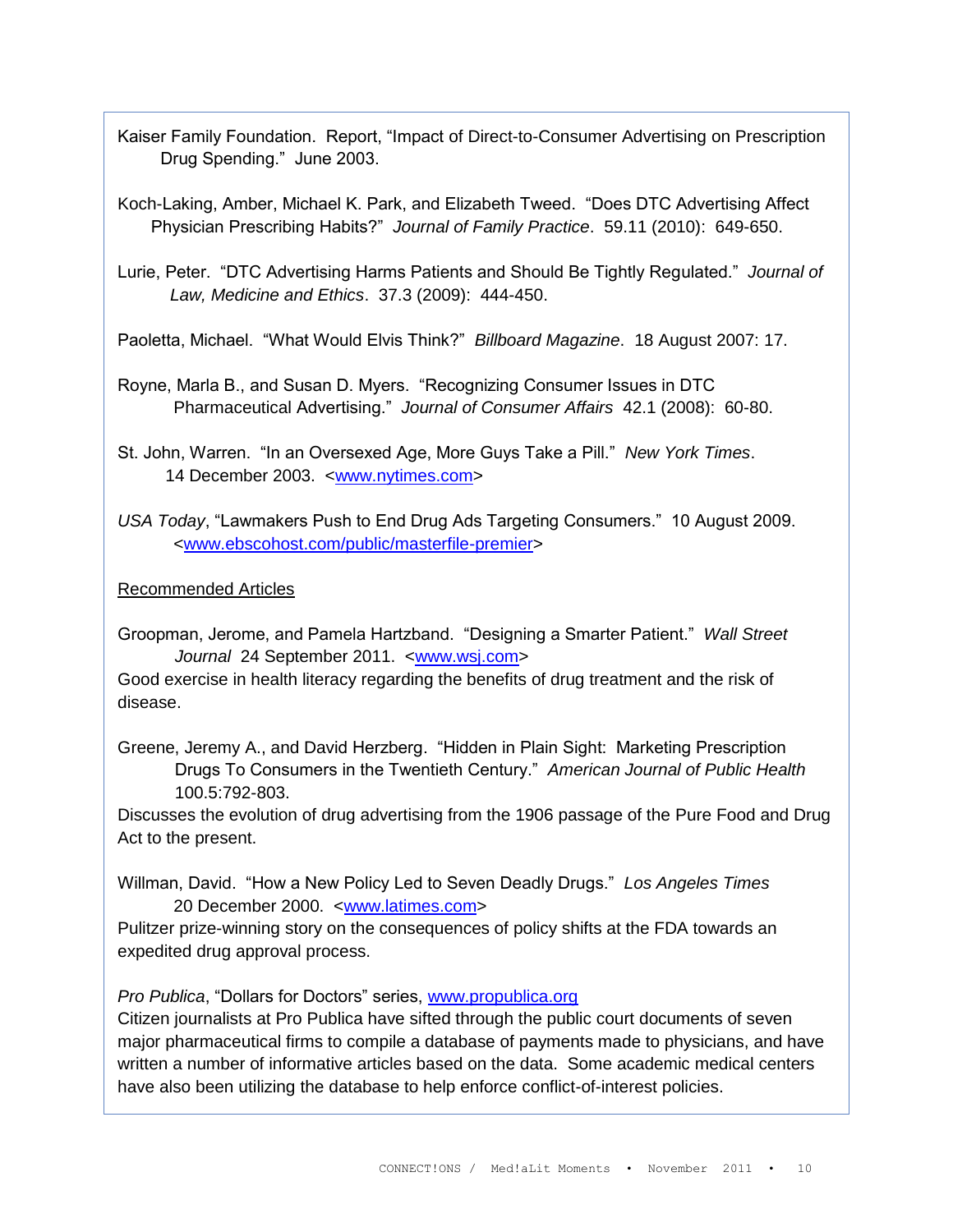### Sources for Information and Advocacy

#### Public Citizen [www.citizen.org](http://www.citizen.org/)

Public Citizen has been acknowledged in academic publications for its health policy research. You"ll find a substantial amount of material for consumers at the Health Research Group section of the site, including links to important FDA sites and worstpills.org, a sub-site which provides reviews of prescription drugs.

#### Medline Plus [www.nlm.nih.gov/medlineplus/](http://www.nlm.nih.gov/medlineplus/)

MedlinePlus is the National Institute of Health's web site for patients. Produced by the National Library of Medicine, it provides reliable information about diseases, conditions, and wellness issues in language which most consumers can understand. The site also offers information on clinical trials, and links to medical research. Some articles on the site feature illustrations and medical videos as well.

#### Consumers Reports "Best Buy" Drugs

#### [www.consumerreports.org/health/best-buy-drugs/index.htm](http://www.consumerreports.org/health/best-buy-drugs/index.htm)

In addition to reporting on the best values in prescription drugs, this section of the Consumer Reports site offers advice on a number of prescription drug issues, such as off-label prescribing by physicians.

#### The Pew Prescription Project [www.prescriptionproject.org](http://www.prescriptionproject.org/)

The Pew Prescription Project is an initiative to promote consumer safety through reforms in the approval, manufacture and marketing of prescription drugs, as well as through initiatives to encourage evidence-based prescribing. The project also conducts research related to federal oversight of drug safety to illuminate problems and potential solutions. Current goals include passage of the Physician Payments Sunshine Act, and the Independent Drug Education and Outreach Act.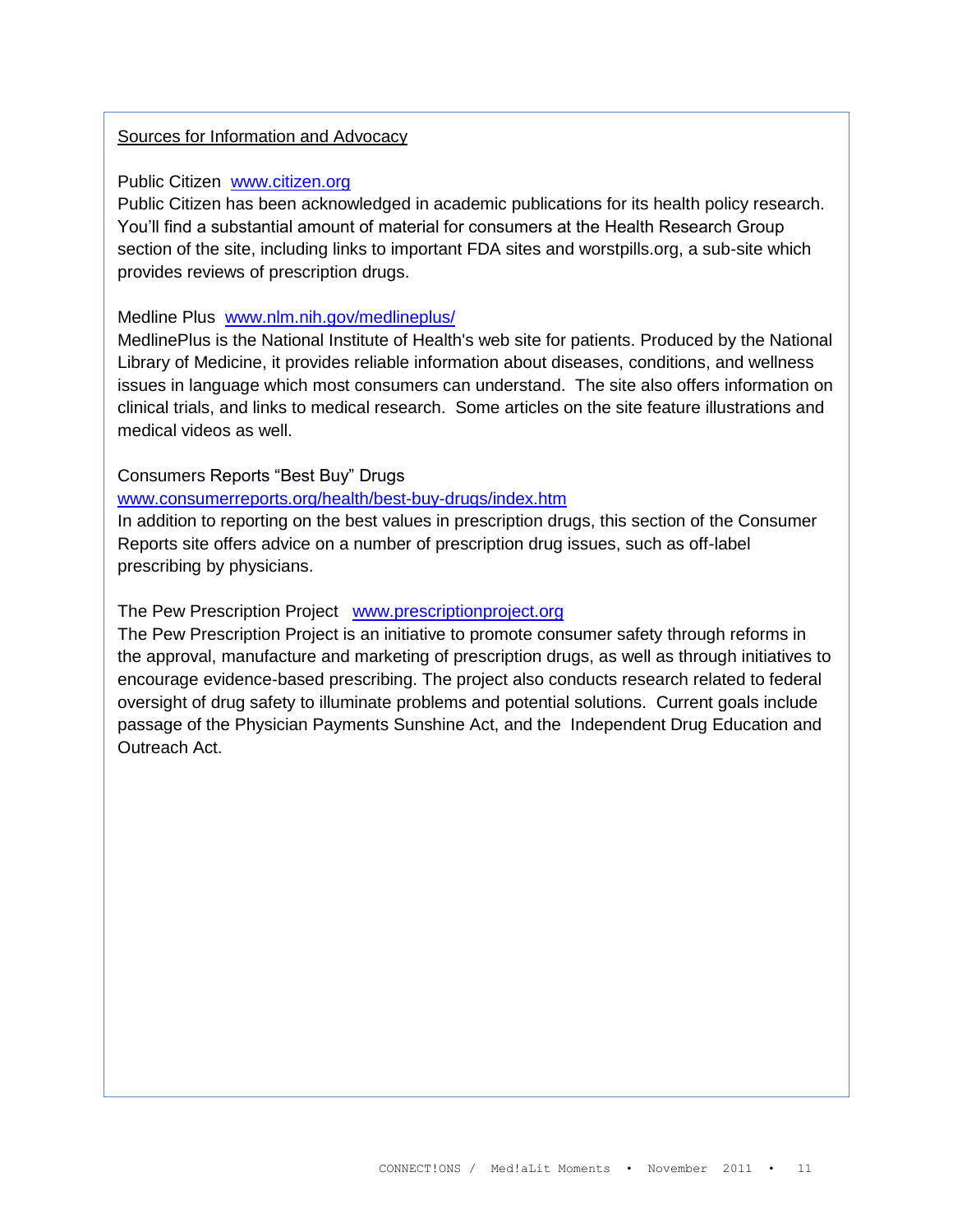# Med!aLit Moments

# **Just a Little Outpost on the (Animated) Frontier**

March saw the release of one of the most offbeat movies of the year. Rapidly spinning off allusions to works and authors as various as "Chinatown" and Carlos Castaneda, "Rango" featured a cast of computer-animated creatures who populate a small Western desert town in desperate need of water. Despite its quirkiness, "Rango" remains faithful to the Western genre in many respects, and in this MediaLit Moment, your students will have the chance to discover the significance of the Western genre to American film, and to American society.

## **Ask students to make a list of elements common to the Western genre**

**AHA!:** Wherever and whenever they take place, Westerns all have similar characters facing the same kinds of challenges!

**Key Question #2:** What techniques are used to attract my attention? **Core Concept #2:** Media messages are constructed using a creative language with its own rules.

**Key Question #4:** What values, lifestyles and points of view are represented in, or omitted from, this message?

**Core Concept #4:** Media have embedded values and points of view.

**Grade Level:** 6-8

**Materials**: Television, DVD player, DVD of "Rango" and possibly another Western film

**Activity:** For students who are unfamiliar with "Rango," explain its basic premise: A pet gecko who dreams of doing something important is abandoned in the desert, and stumbles into a small Western town full of other creatures. After an act of courage (or is that foolhardiness?), he is made town sheriff, and the people begin to look up to him as the hero who can discover where their water has gone, and find a way to get it back.

Play an excerpt for students in which Rango (voiced by Johnny Depp) enters the town saloon and boasts that he killed the outlaw Jenkins brothers with one bullet. Ask, can you think of any other scenes from Western movies where a hero makes his entrance? What do they have in common? Next, expand the scope of investigation, and ask students to brainstorm a list of things common to most Westerns. This is where the fun really begins, as students discover that they know much more about Westerns than they might have guessed.

If students need any help or prompting, here's a sampler— Locations: saloon, bank, jail

Characters: the courageous sheriff, the villainous gunslinger, the corrupt judge, the female